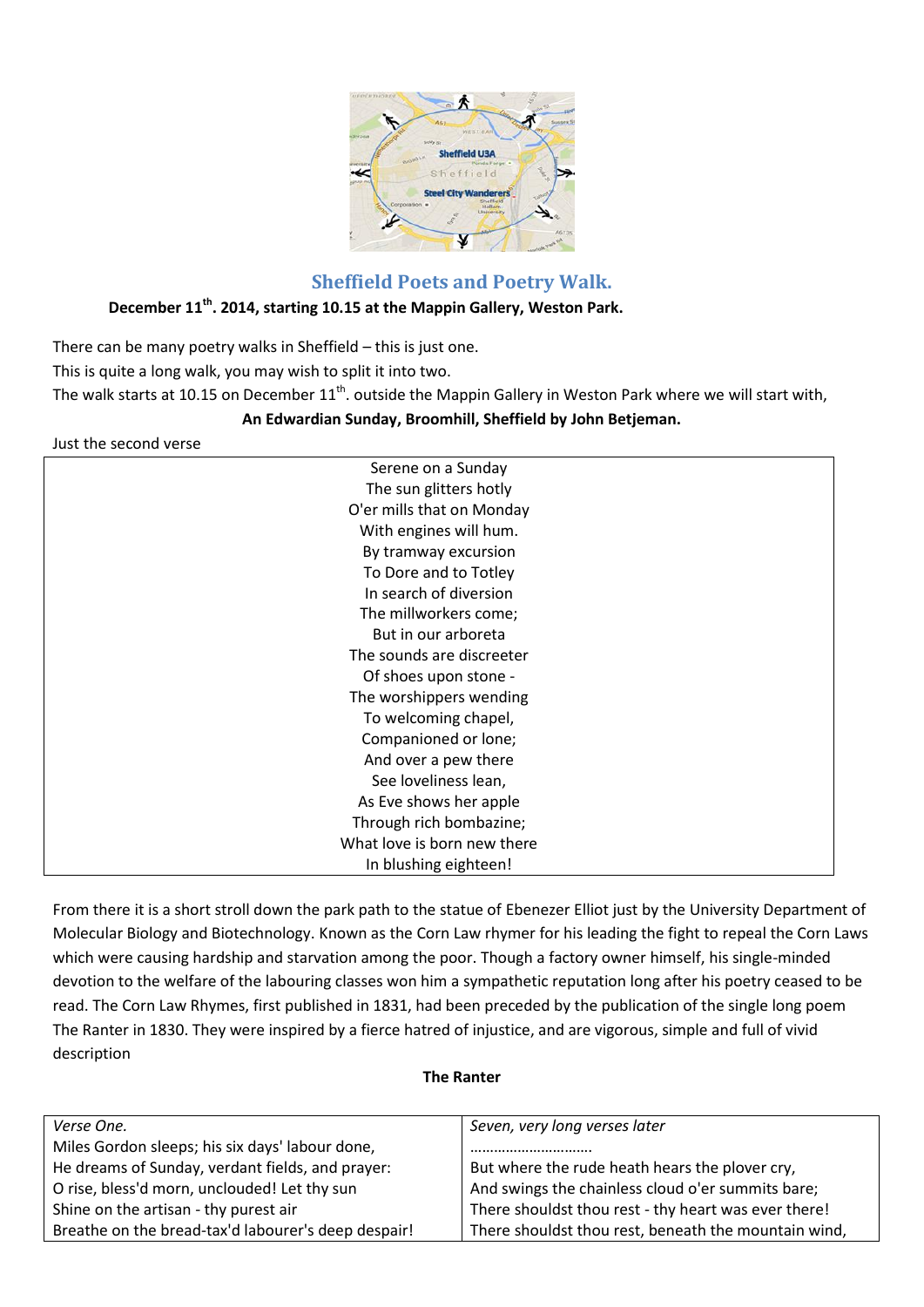Poor sons of toil! I grudge them not the breeze That plays with Sabbath flowers, the clouds that play With Sabbath winds, the hum of Sabbath bees, The Sabbath walk, the skylark's Sabbath lay, The silent sunshine of the Sabbath day.

Far from the pauper's grave, the despot's door; Though few would seek thy home, and fewer find Thy brief inscription on the shadow'd moor: - "Here lies the preacher of the plunder'd poor."

Straight down Glossop Road takes us to Simon Armitage and In Praise of Air. Simon, Professor of Poetry at the University, and Pro-Vice-Chancellor for Science Professor Tony Ryan, have collaborated to create a catalytic poem called In Praise of Air - printed on material containing a formula invented at the University which is capable of purifying its surroundings.

Photocatalyst particles of nano-TiO2 were sprayed on to the surface of the poem during manufacture. The coating only works in the presence of light and oxygen. It doesn't need to be sunlight – the street lights which surround the catalytic poem are fine. The photocatalyst causes oxidation of any substances adsorbed onto the surface of the poem.

## **In Praise of Air**

| I write in praise of air. I was six or five     | Let air be a major god, its being                 |
|-------------------------------------------------|---------------------------------------------------|
| when a conjurer opened my knotted fist          | and touch, its breast-milk always tilted          |
| and I held in my palm the whole of the sky.     | to the lips. Both dragonfly and Boeing            |
| I've carried it with me ever since.             | dangle in its see-through nothingness             |
| Among the jumbled bric-a-brac I keep            | with a white handkerchief over its mouth          |
| a padlocked treasure-chest of empty space,      | and cars blow kisses to our lips from theirs      |
| and on days when thoughts are fuddled with smog | I turn the key, throw back the lid, breathe deep. |
| or civilization crosses the street              | My first word, everyone's first word, was air.    |
|                                                 |                                                   |

Across the busy dual carriageway to stand by the old Henderson's Relish building and recite Sally Goldsmith's, **Relish**. Sally is a poet, songmaker and scriptwriter living on the edge of Sheffield next to the Peak District.

Her first full poetry collection, was titled, Are We There Yet?

## **Relish**

| Endo's of Leaveygreave                        |
|-----------------------------------------------|
| Doin' business even now                       |
| Still darkly brown                            |
| No anchovies                                  |
| No capers but plenty of spirit                |
| An orange waist coat and a near flat cap      |
| Just the stuff                                |
| Nothing fancy mind                            |
| For a slosh on your corned beef 'ash          |
| Your once upon a time Butlers meat and potato |
|                                               |

Next it's all down hill to our next location. Fagan's Pub on Broad Lane and Sheffield-born Helen Mort and her poem **Fagan's**

| Themed quiz, the host part-drunkard,   | My pints of Moonshine and my team      | Half way down West Street, you'll be  |
|----------------------------------------|----------------------------------------|---------------------------------------|
| part-Messiah, his long hair flapping   | of one.                                | lighting up.                          |
| at his mustard tie.                    | The strip lights catch at table like a | What links the fire of London and the |
| I'm trying to connect everything with  | spark                                  | colour blue?                          |
| fire: the page reads starter, cracker, | I turned to ask you something and      | I'm wondering if a match would be     |
| fighter, fly                           | you'd gone - the windows give their    | enough or if there's really no smoke  |
|                                        | version of the dark                    | without you.                          |

Continue on down Broad Lane, then right along West Bar, cut through, on the left, the modern office blocks if Irwin Mitchel *et al*, and along the bank of the Don, crossing at the footbridge and right along Nursery Street to the new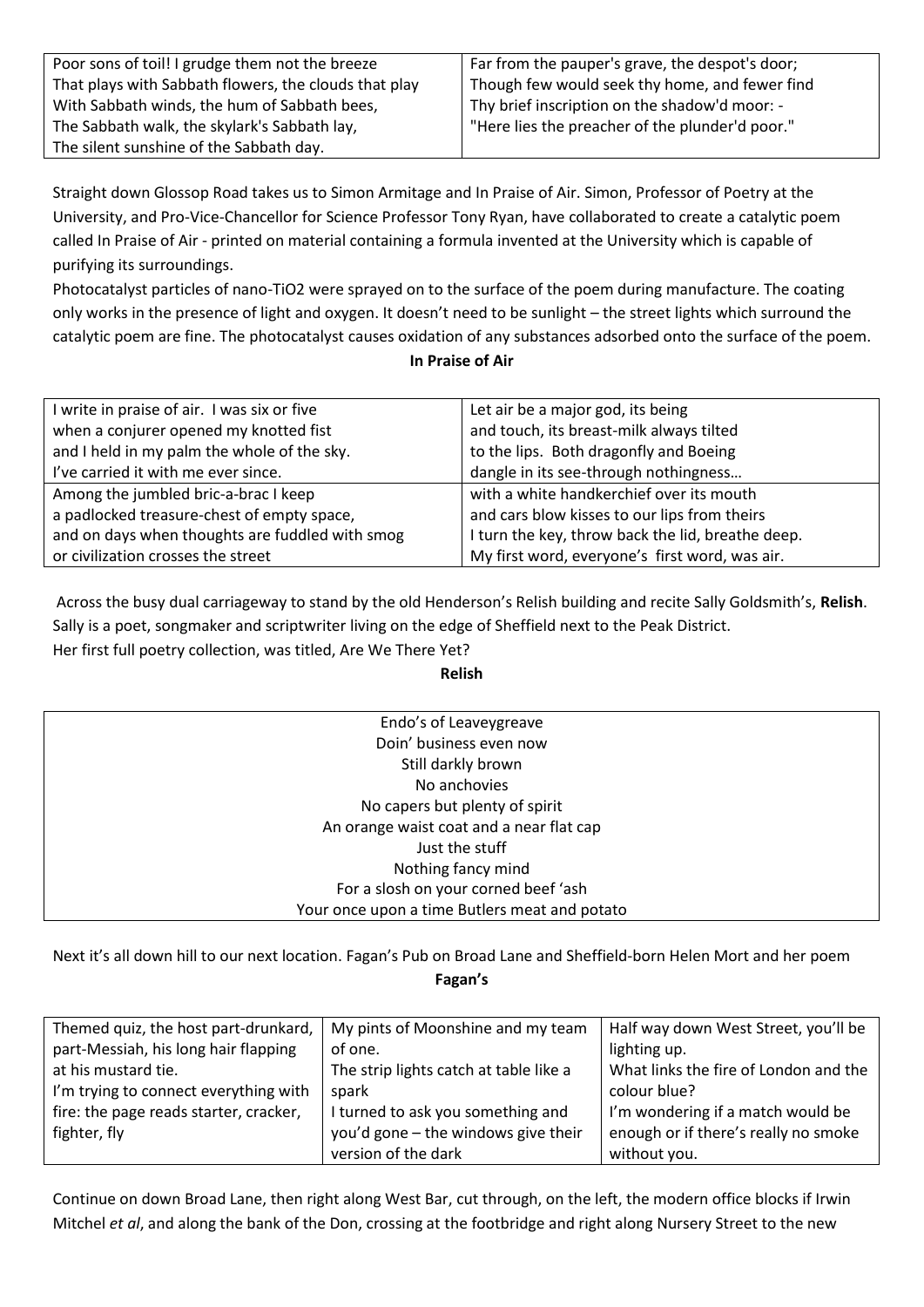little garden / park to recite Carolyn Waudby's River Don. Carolyn has taught journalism and creative writing at the University of Sheffield, the University of Leeds and Sheffield Hallam whilst continuing to work as a writer in both genres.

#### **River Don**

| Today I hope to remain undiscovered              |  |
|--------------------------------------------------|--|
| Peace. Almost silence. The stillness of stopping |  |
| It is I who drives the wheel                     |  |
| The world comes to me $-$ sun, clouds, trees     |  |
| Paper, curses, whispers                          |  |
| I do not let them in                             |  |
| Send them back                                   |  |

A short walk next, back to Ladys Bridge and take the riverside Five Weirs Walk path and cross under Derek Dooley way and immediately above the river and on the side of the dual carriageway we find Carol Ann Duffy's **The Five Weirs Walk.**

| I have a mother's hand and you a child's              | This is the Five Weirs Walk, we are here                |
|-------------------------------------------------------|---------------------------------------------------------|
| Hand in my hand you walk beside me now,               | and if an X were to mark the spot we would stand        |
| for miles under the cutlery silver grey               | at the heart of a kiss where change and history,        |
| of the clouds the old buff spoon                      | knotweed and balsam meet. Come on then                  |
| of the sun the river Don rolling away                 | follow the river's narrative as the city wakes          |
| From Lady's Bridge now like the rusty industrial past | from dreams of itself. Some walk ahead of us or behind  |
| now like the blue of your future, infinite, clear     | I walk with you holding the flowering bud of your hand. |

Next, back to Ladys Bridge, up Waingate and Haymarket, cross the trams – look both ways and veer right to the top of the steps. Its Noel Williams and Over Looking Bakers Hill. Noel is Associate Editor of the poetry magazine Orbis, and he has an MA in Writing from Sheffield Hallam University (where he is also a lecturer).

## **Over Looking Bakers Hill**

Rather a long poem so we'll just take the first verse.

I see them where they never stood above those tessellated steps, a staircase steeply doubled back, cupping the tread of decades.

Hand in hand: brother, father, brother.

His heavy yellow fists rough comfort for their mittened fingers.

Through railings ungreened by rust they gaze exactly as they never did, the folded stair dropping into a tide of mail vans and sidings.

On we go, through the bus interchange and pop out opposite the railway station; we are looking for the top of the steps by the traffic lights and Ian McMillan's

## **The Passenger Now Leaving Platform Five**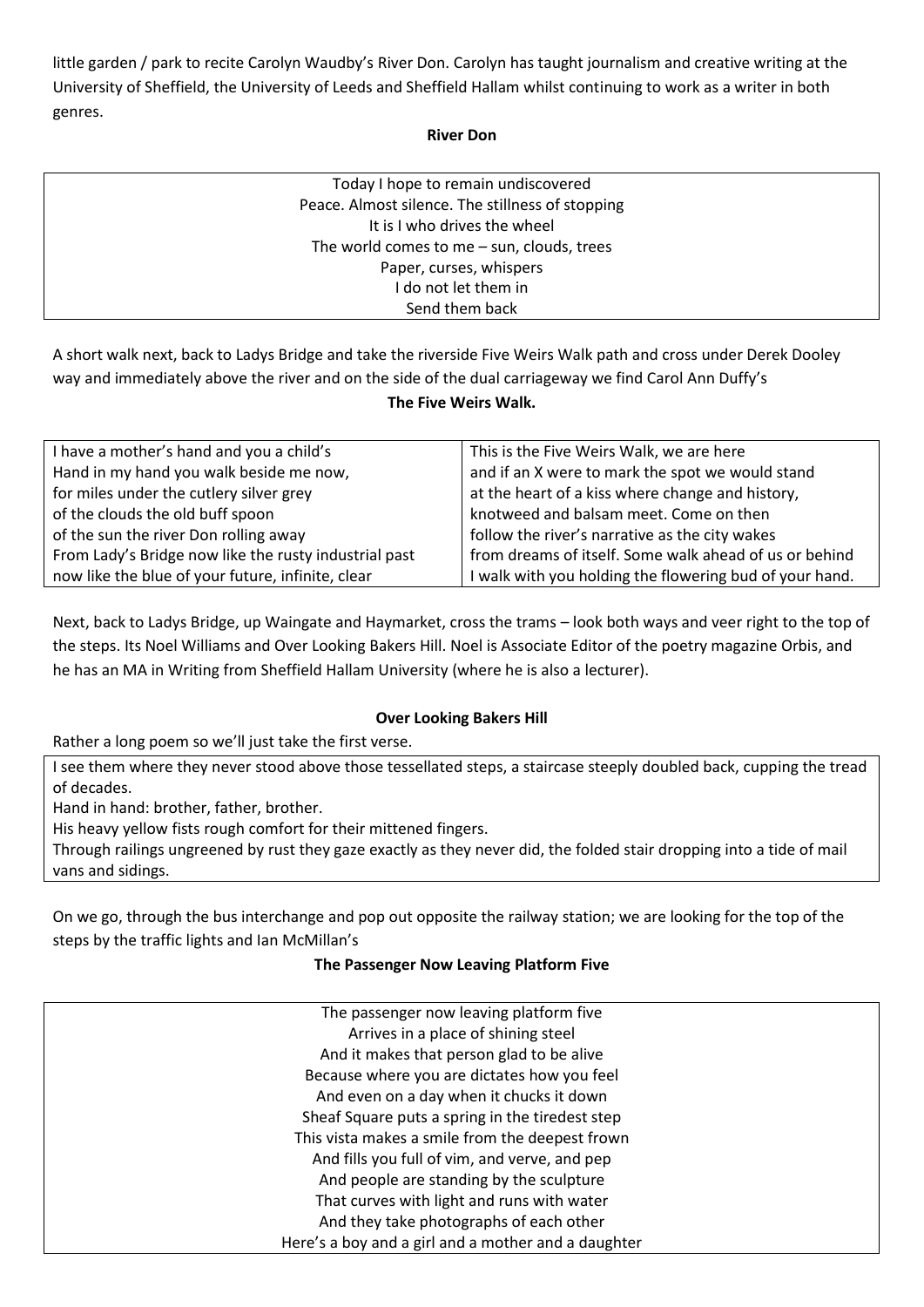This place makes you participate; you feel you are a player Utopia, Nirvana or if you like; Sheaf square

Cross the road an head along past the Showroom Cinema, turning right at the hubs to The Corner of Arundel Lane and Charles St, the name of the first published poetry collection of Tony Williams, Tony grew up in Matlock, and now lives in Sheffield. We will try just one of the poems from that collection,

#### **Landscape for August Natterer**

| Two darkened semis        |
|---------------------------|
| blue eyes blazing         |
| Malcolm and Sarah and     |
| Chris and Leslie          |
| staying up to watch       |
| the final of the swimming |
|                           |

Looking to the right, or left, depending which way you are facing, on the side of Hallam University is our second Poet Laureate of the day, Andrew Motion and

#### **What If**

| O travellers from somewhere else to here              |
|-------------------------------------------------------|
| Rising from Sheffield Station and Sheaf Square        |
| To wander through the labyrinths of air,              |
| Pause now, and let the sight of this sheer cliff      |
| Become a priming-place which lifts you off            |
| To speculate                                          |
| What if?                                              |
| What if?                                              |
| What if?                                              |
| Cloud shadows drag their hands across the white;      |
| Rain prints the sudden darkness of its weight;        |
| Sun falls and leaves the bleaching evidence of light. |
| Your thoughts are like this too: as fixed as words    |
| Set down to decorate a blank facade                   |
| And yet, as words are too, all soon transferred       |
| To greet and understand what lies ahead -             |
| The city where your dreamling is re-paid,             |
| The lives which wait unseen as yet, unread.           |
|                                                       |

Next it's the Winter gardens and Roger McGough for

#### **Twinned with Mars**

When they closed the foundries and the mills You could have taken to the hills But you stayed Might have given up the ghost, but instead Took a deep breath, forged ahead Bright as a blade I like this place My son is a student here City of space, open skies and stars. Sheffield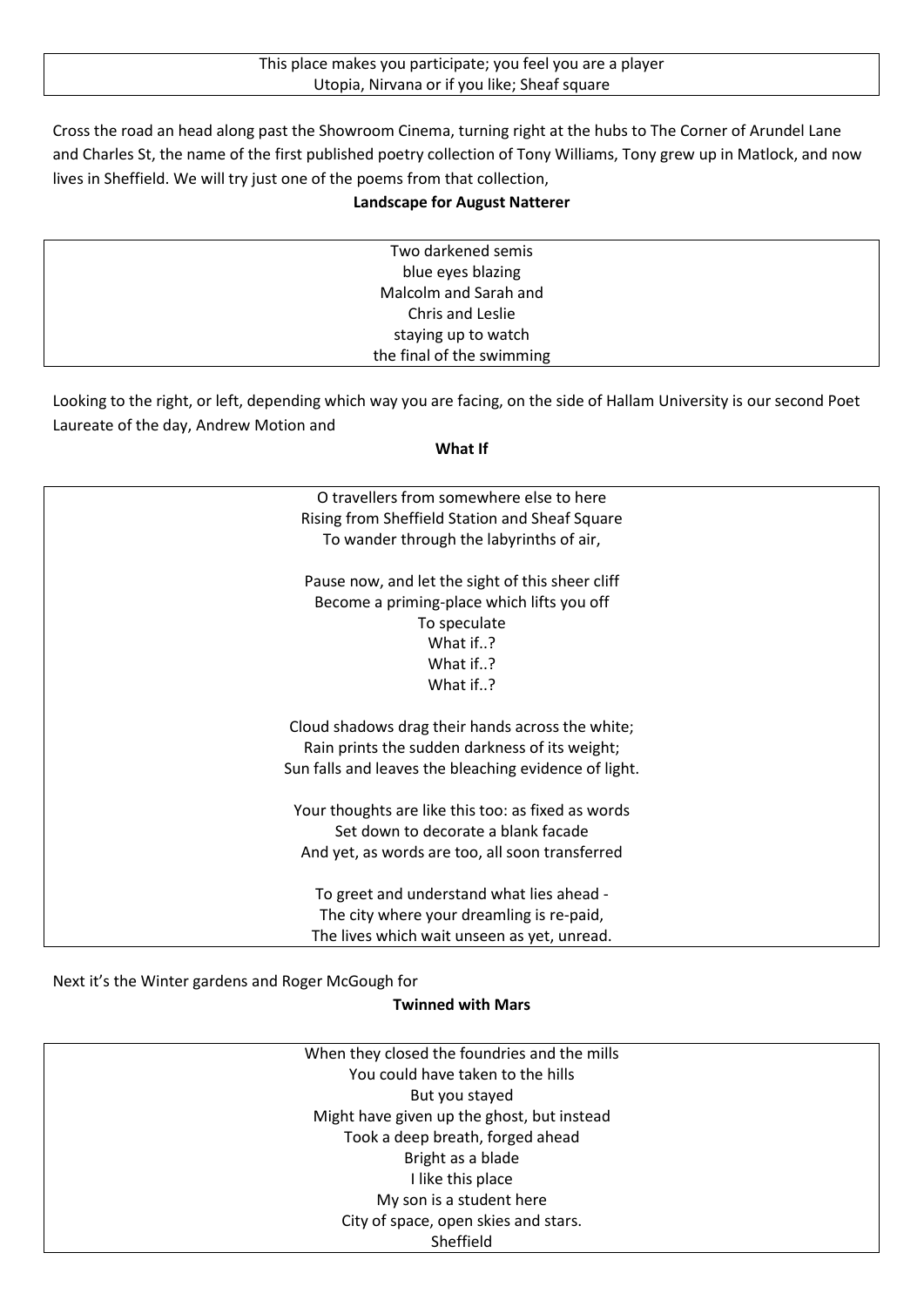Such a contrast when we have crossed over to the Crucible for Harold Pinter from 2007 when visiting Sheffield he wrote **Laughter** 

| Laughter dies out but is never dead            |  |
|------------------------------------------------|--|
| Laughter lies out the back of its head         |  |
| Laughter laughs at what is never said          |  |
| It trills and squeals and swills in your head  |  |
| It trills and squeals in the heads of the dead |  |
| And so all the lies remain laughingly spread   |  |
| Sucked in by the laughter of the severed head  |  |
| Sucked in by the mouths of the laughing dead   |  |

On now to Division Street and Jarvis Cocker, but not the famous Trashed on Cider – that's opposite Aldi across the ring road, here it's a blue sticky note, not quite a plaque which shows where he fell from a flat window whilst trying to impress a lass, he failed, she treated him with disdain and he wrote

### **Common People**

First couple of verses

| She came from Greece she had a thirst for knowledge                                  |
|--------------------------------------------------------------------------------------|
| She studied sculpture at Saint Martin's College, that's where I caught her eye.      |
| She told me that her Dad was loaded                                                  |
| I said in that case I'll have a rum and coke-cola.                                   |
| She said fine and in thirty seconds time she said, I want to live like common people |
| I want to do whatever common people do, I want to sleep with common people           |
| I want to sleep with common people like you.                                         |
| Well what else could I do - I said I'll see what I can do.                           |
| I took her to a supermarket                                                          |
| I don't know why but I had to start it somewhere, so it started there.               |
| I said pretend you've got no money, she just laughed and said oh you're so funny.    |
| I said yeah? Well I can't see anyone else smiling in here.                           |
| Are you sure you want to live like common people                                     |
| You want to see whatever common people see                                           |
| You want to sleep with common people,                                                |
| you want to sleep with common people like me.                                        |

Doubling back on ourselves, it's a left turn to Benjamin Zephaniah (honorary patron of the vegan society and republican!), with 3 poems: 'minds' 'question' 'heroes', from 1998. The poem we will be able to see from Rockingham Lane is Question. The other poems being viewable from Rockingham Street and around the internal courtyard.

#### **Question**

| WHERE IS YOUR LOVE?          |
|------------------------------|
| WHERE IS YOUR FAITH?         |
| WHERE IS YOUR HOPE?          |
| WHERE ARE YOUR DREAMS?       |
| WHERE ARE YOUR FRIENDS?      |
| WHERE IS YOUR SELF?          |
| WHERE IS YOUR PATH?          |
| WHERE'S YOUR ESTEEM?         |
| WHERE IS YOUR PRIDE?         |
| WHERE IS YOUR SHAME?         |
| WHERE IS YOUR SOUL?          |
| <b>WHERE'S YOUR CONTROL?</b> |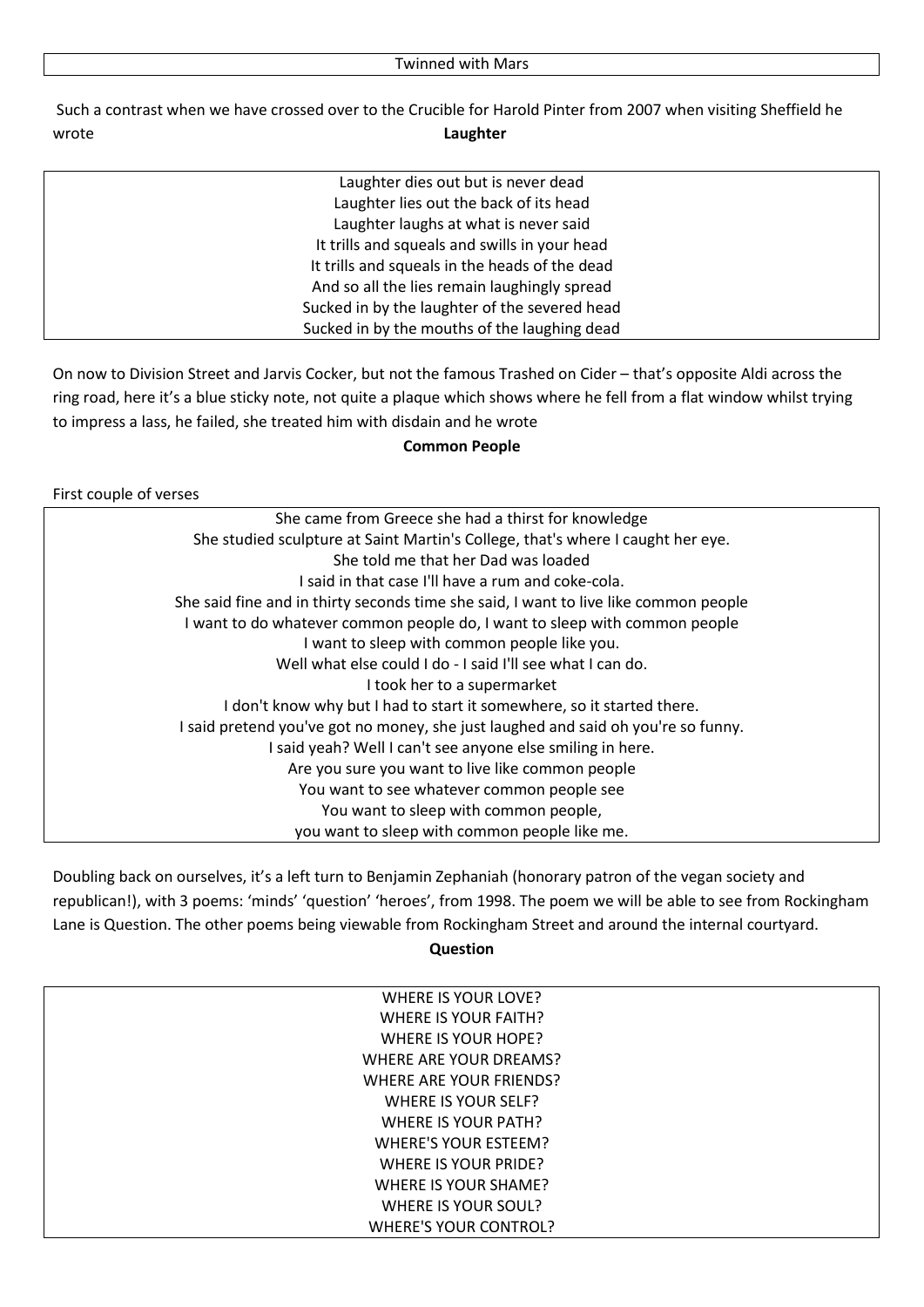#### WHERE ARE YOU PLEASE? WHERE ARE YOUR KEYS?

## Just at the taxi-rank opposite John Lewis and it's the scene from the Artic Monkey's

#### **Red Light Indicates Doors Are Secured**

Verses, four, five and six

Well how funny was that sketch earlier, up near that taxi rank Oh no you will have missed it, think it was when you went to the bank These two lads squaring up proper shoutin', 'bout who was next in the queue The kind of thing that would seem so silly but not when they've both had a few

> Well calm down temper temper, you shouldn't get so annoyed You're acting like a silly little boy They wanted to be men and do some fighting in the street He said no surrender, no chance of retreat

And so why are we in a taxi? 'Cause I didn't want to leave I said "It's High Green Mate, via Hillsborough please!"

Quite a contrast that across at the Cathedral and it's the statue to James Montgomery where we can seriously recite

| <b>West Indies</b>                   |                                                |                                |
|--------------------------------------|------------------------------------------------|--------------------------------|
| The West Indies I behold,            | $No$ , $\rightarrow$ a curse is on their soil; | Horror-struck, I turn away,    |
| Like the Hesperides of old,          | Bonds and scourges, tears and toil,            | Coasting down the Mexique bay; |
| Trees of life with fruits of gold    | Man degrade and earth despoil.                 | Slavery there hath had her day |
| Hark! eight hundred thousand         | Loud the voice of freedom spoke,               | South America expands          |
| tongues                              | Every accent split a yoke,                     | Forest-mountains, river-lands, |
| Startle midnight with strange songs; | Every word a fetter broke.                     | And a nobler race demands.     |
| England ends her negro's wrongs.     |                                                |                                |
| And a nobler race arise.             |                                                |                                |
| Stretch their limbs, unclose their   |                                                |                                |
| eyes,                                |                                                |                                |
| Claim the earth, and seek the skies. |                                                |                                |

For the very energetic, there is a stroll down The Moor, for the poems on the benches; lets pick out Berlie Doherty **Here Lies a City's Heart**

| Here lies                          |  |  |
|------------------------------------|--|--|
| a city's heart.                    |  |  |
| There in her hills lie             |  |  |
| her green bones. Quiet under       |  |  |
| the clutter of houses and streets. |  |  |
| And there in her rivers run veins  |  |  |
| That long ago powered her mills.   |  |  |
| Her long limbs reach to the        |  |  |
| moors. But here, here              |  |  |
| lies her throbbing                 |  |  |
| heart.                             |  |  |

And to finish?

It's that Jarvis Cocker again on the side of the Forge student accommodation,

**Trashed on Cider**